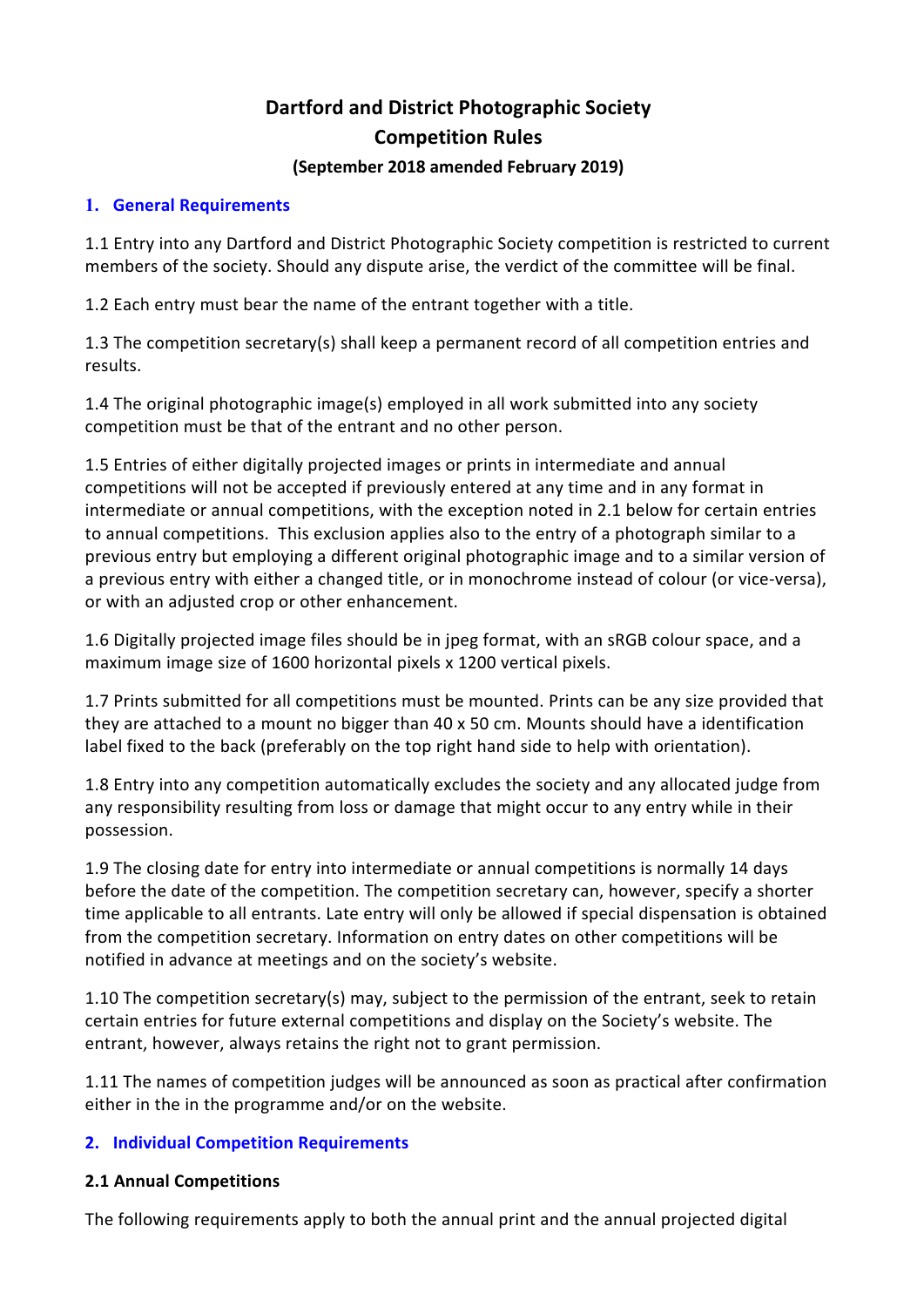## competitions.

Members can enter up to four photographs into each annual competition. Each entry should be put into one the four categories below:

Nature (2 entries maximum) Pictorial (4 entries maximum) Portraiture (2 entries maximum) Record (2 entries maximum)

Members can choose any combination of categories subject to the maximum number of entries indicated for each category and an overall total of up to four photographs. The category of each photograph is to be identified by the entrant. Entries can be monochrome or colour.

As an exception to paragraph 1.5 each entrant may enter into an annual competition up to two photographs previously entered in previous seasons' intermediate competitions. A photograph from an intermediate competition can only be entered one time into any annual competition, and the entrant should provide the competition secretary with the date of the competition and title used when the photograph was previously entered.

The competition will be judged by a KCPA Premier Judge/PAGB listed judge, who will be required to comment upon, and mark, all entries. Competitions will be judged on the PAGB 2-5 mark basis. The judge will select the best photograph in each of the categories and from these will select the overall winner. If the overall winner is a colour image the judge will also be asked to select the best monochrome image or vice-versa. Certificates will be awarded to the category winners, the best monochrome (or colour) photograph and to the overall winner.

# **2.2 The Intermediate Competitions**

There will be four intermediate competitions each photographic year, two print competitions and two projected digital image competitions. Unless a particular competition has a specific requirement listed in the programme, all intermediate competitions will be assumed to be open subject and members will be allowed up to three entries in each competition. Prints and PDIs can be monochrome or colour, but normal print size/PDI requirements will apply, unless specifically modified for a particular competition. An external judge will be employed and will be required to comment on, and mark on the PAGB 2-5 point basis, all entries, and select first, second and third places. Certificates will be awarded to the winners of each competition.

# **2.3 The President's Cup**

The President's Cup is an annual competition whose subject, format and entry requirements are decided by the president at the previous AGM. The conditions for the given year will be advised in the annual programme and the website. Judging will be carried out by the President\*. A maximum of three entries per member is allowed. The collection of entries will be arranged by the competition secretary(s) and entries should be available no later than two weeks before the judging..

(\*The President shall have the right to nominate an alternative judge, should this be appropriate, and shall be the sole arbiter in any dispute or ruling not specifically covered by the conditions above.)